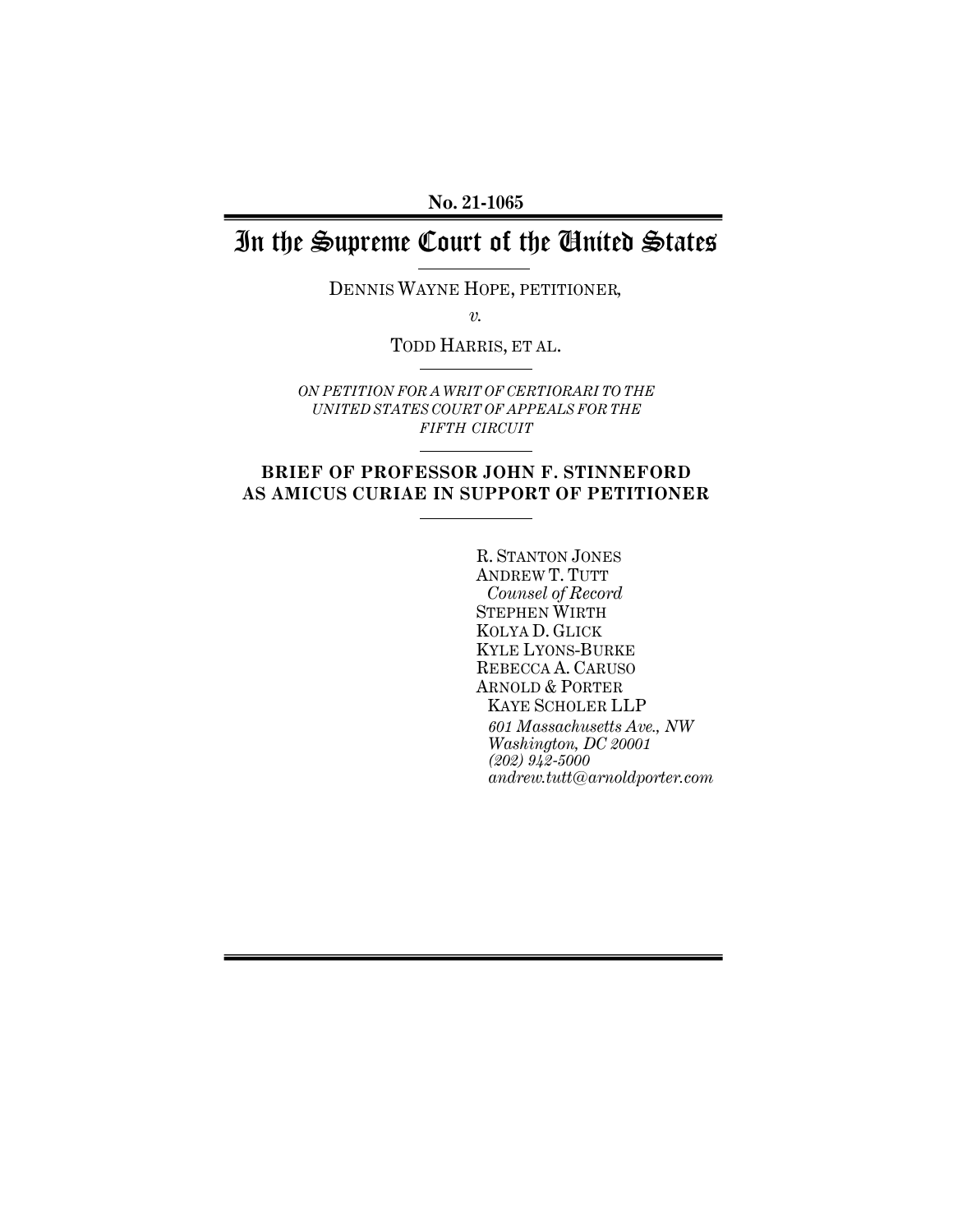## **QUESTIONS PRESENTED**

1. Whether long-term solitary confinement ever violates the Eighth Amendment.

2. Whether hearings to obtain release from longterm solitary confinement violate due process when the outcomes of the hearings are preordained.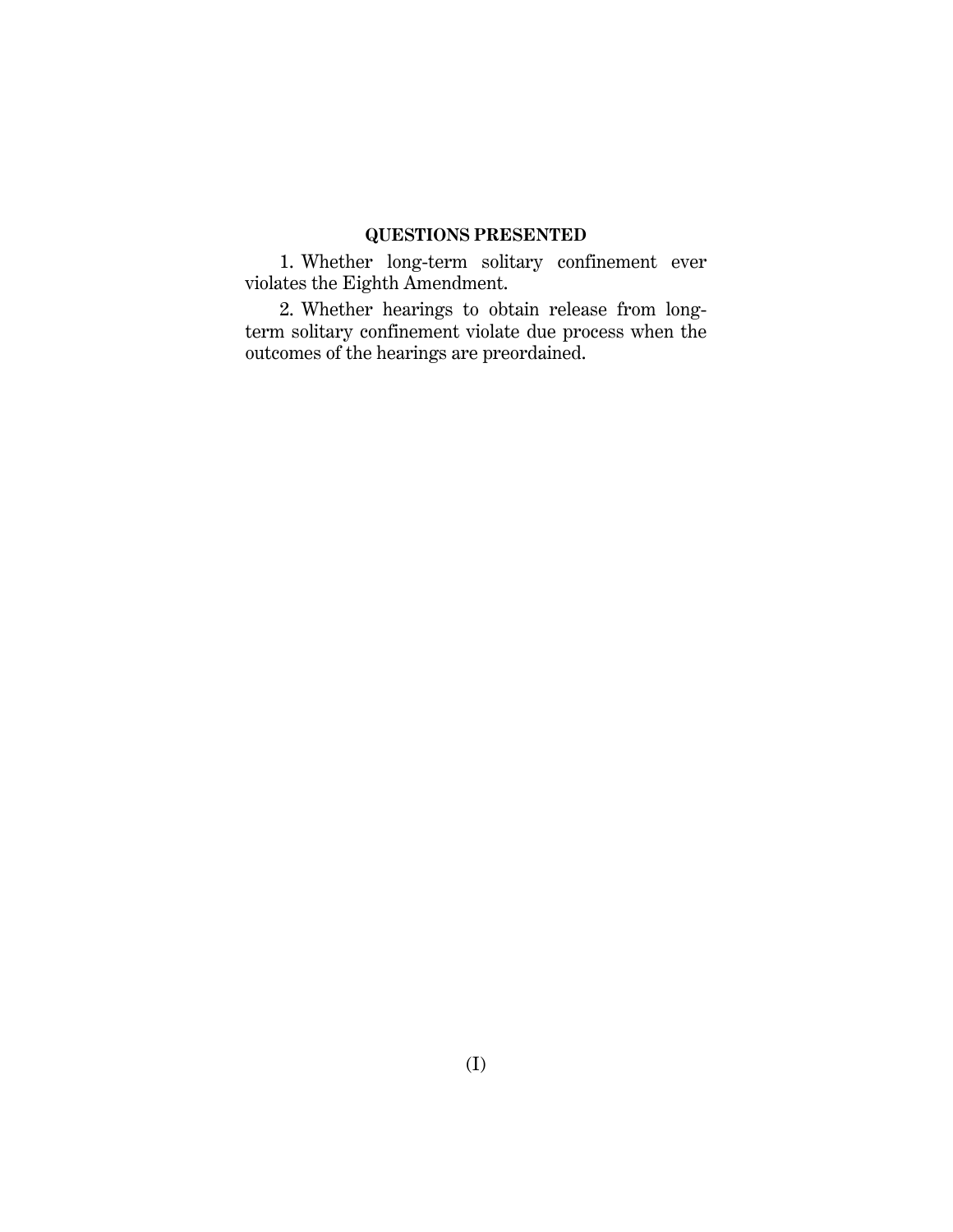# **TABLE OF CONTENTS**

| Page                                                                                                                                                                           |  |
|--------------------------------------------------------------------------------------------------------------------------------------------------------------------------------|--|
|                                                                                                                                                                                |  |
|                                                                                                                                                                                |  |
|                                                                                                                                                                                |  |
| History Shows That Long-Term Solitary<br>Confinement Clearly Violates the Eighth                                                                                               |  |
| A. Under its Original Public Meaning, the Cruel<br>and Unusual Punishments Clause Prohibits<br>Punishments That are Unjustly Harsh in<br>Light of Longstanding Prior Practice3 |  |
| B. The History of Long-Term Solitary<br>Confinement Demonstrates That the Practice<br>is Both "Unusual" and "Cruel" Within the<br>Original Meaning of the Eighth Amendment6    |  |
|                                                                                                                                                                                |  |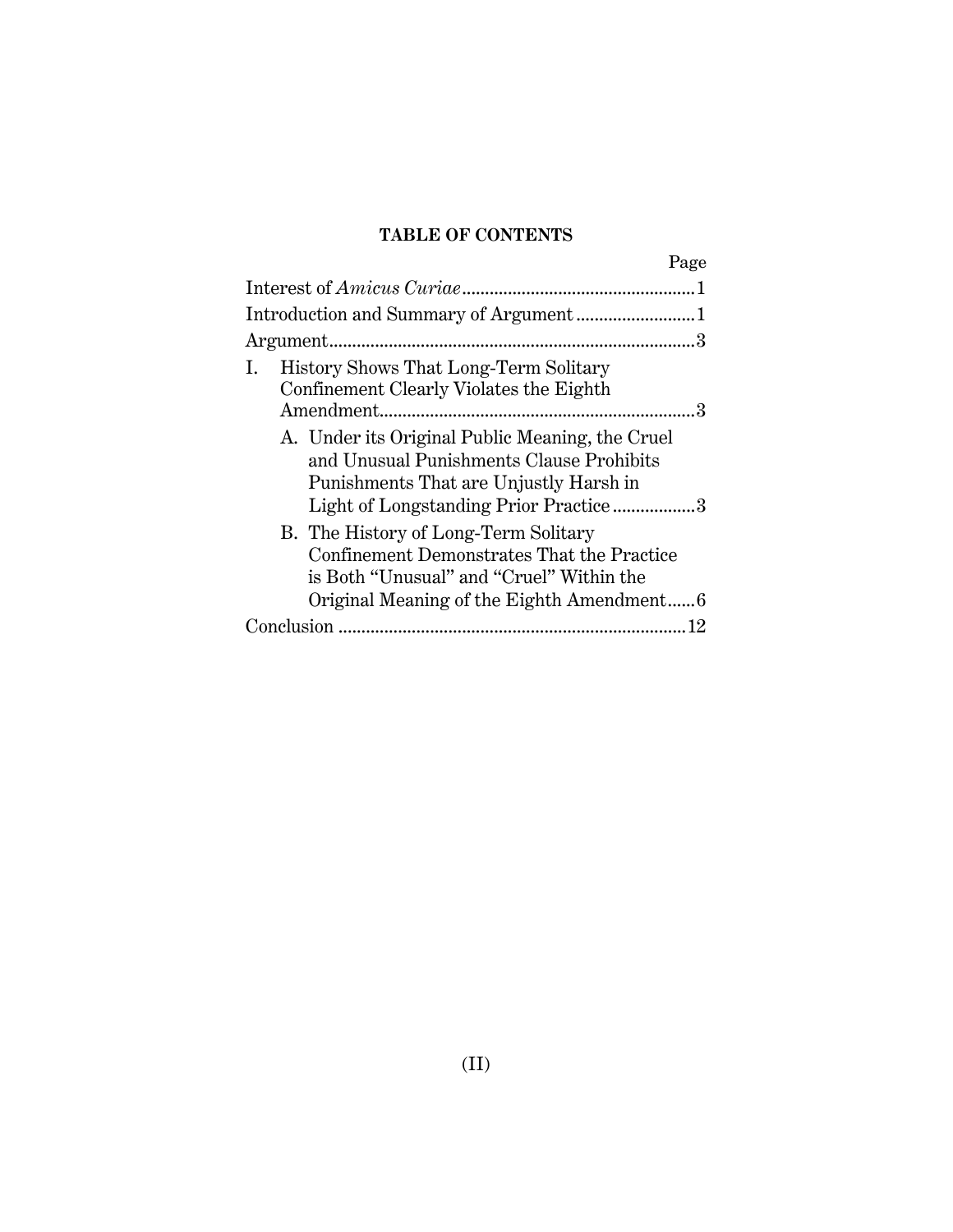# **TABLE OF AUTHORITIES**

| Cases<br>Page(s)                                                                                  |
|---------------------------------------------------------------------------------------------------|
| Bucklew v. Precythe,                                                                              |
|                                                                                                   |
| In re Medley,                                                                                     |
|                                                                                                   |
| <b>Statutes &amp; Rules</b>                                                                       |
|                                                                                                   |
| <b>Academic Articles</b>                                                                          |
| Ashley T. Rubin & Keramet Reiter, Continuity                                                      |
| in the Face of Penal Innovation: Revisiting                                                       |
| the History of American Solitary                                                                  |
| Confinement, 43 L. & Soc. Inquiry 1604 (2018)6, 8                                                 |
| Craig Haney & Mona Lynch, Regulating                                                              |
| Prisons of the Future: A Psychological                                                            |
| Analysis of Supermax and Solitary                                                                 |
| Confinement, 23 N.Y.U. Rev. L. & Soc.                                                             |
|                                                                                                   |
| David M. Shapiro, Solitary Confinement in the<br>Young Republic, 133 Harv. L. Rev. 542 (2019)  10 |
|                                                                                                   |
| John F. Stinneford, Death, Desuetude, and                                                         |
| Original Meaning, 56 Wm. & Mary L. Rev.                                                           |
|                                                                                                   |
| John F. Stinneford, Experimental<br>Punishments, 95 Notre Dame L. Rev. 39                         |
|                                                                                                   |
| John F. Stinneford, The Original Meaning of                                                       |
|                                                                                                   |
| John F. Stinneford, The Original Meaning of                                                       |
| "Unusual": The Eighth Amendment as a Bar                                                          |
| to Cruel Innovation, 102 Nw. U. L. Rev. 1739                                                      |
|                                                                                                   |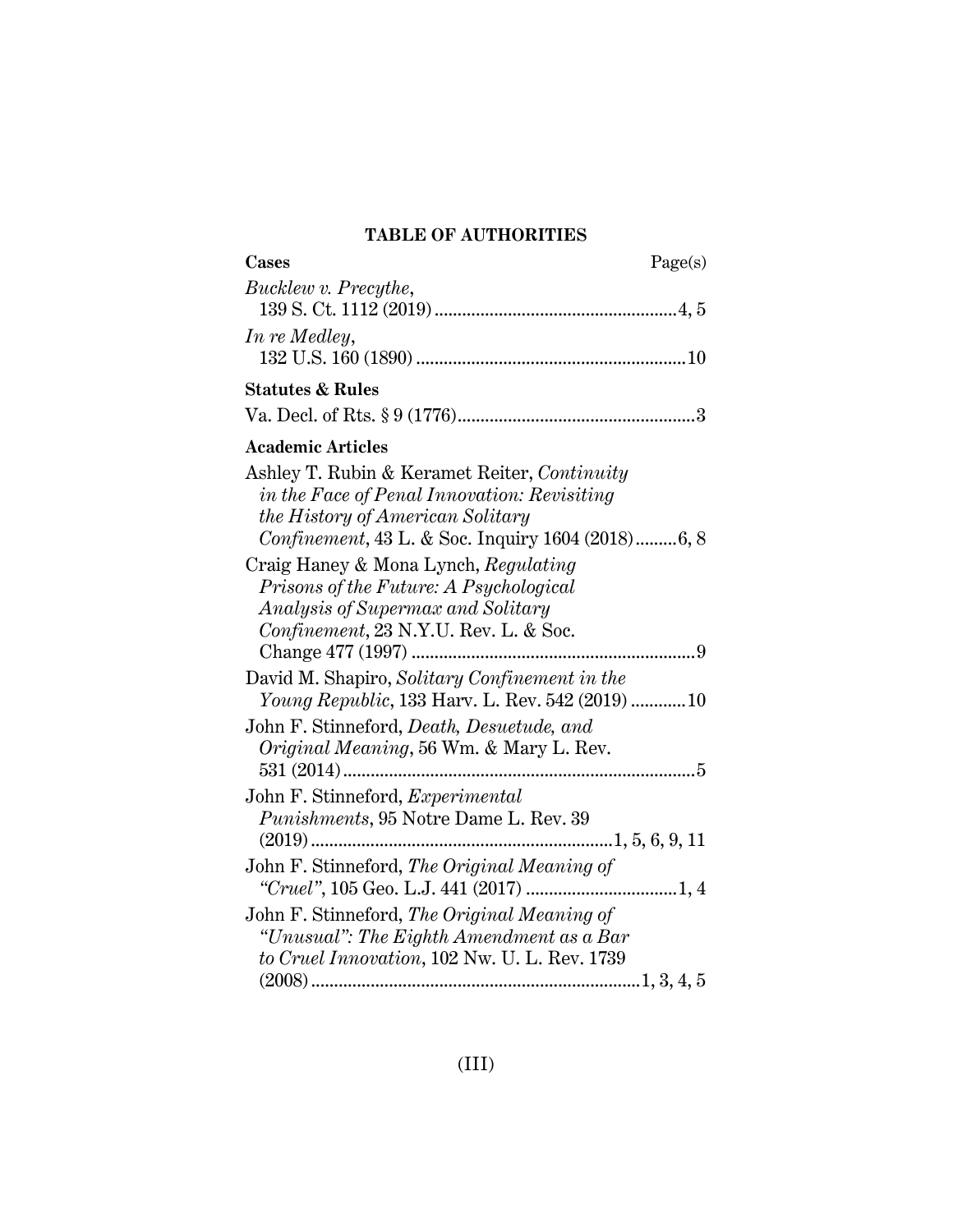| <b>Academic Articles-Continued</b>                                                                                                                                                                                                                    | Page(s) |
|-------------------------------------------------------------------------------------------------------------------------------------------------------------------------------------------------------------------------------------------------------|---------|
| Peter Scharff Smith, The Effects of Solitary                                                                                                                                                                                                          |         |
| Confinement on Prison Inmates: A Brief                                                                                                                                                                                                                |         |
| History and Review of the Literature, 34                                                                                                                                                                                                              |         |
|                                                                                                                                                                                                                                                       | 8       |
| <b>Books</b>                                                                                                                                                                                                                                          | Page(s) |
| G. de Beaumont & A. de Toqueville, On the<br>Penitentiary System in the United States,                                                                                                                                                                |         |
|                                                                                                                                                                                                                                                       |         |
| Francis C. Gray, Prison Discipline in America                                                                                                                                                                                                         |         |
| David J. Rothman, Perfecting the Prison:<br>United States, 1789-1865, in The Oxford<br>History of the Prison (Norval Morris & David                                                                                                                   |         |
|                                                                                                                                                                                                                                                       |         |
| Gershom Powers, A Brief Account of the<br>Construction, Management, and Discipline<br>&c. &c. of the New-York State Prison at                                                                                                                         |         |
| <b>Other Authorities</b>                                                                                                                                                                                                                              |         |
| 3 The Debates in the Several State Conventions,<br>on the Adoption of the Federal Constitution,<br>as Recommended by the General Convention<br>at Philadelphia, in 1787 (Jonathan Elliot ed.,<br>Philadelphia, J. B. Lippincott & Co. 2d ed.<br>1881) | . 4     |
| An Act Declareing the Rights and Liberties of<br>the Subject and Setleing the Succession of the<br>Crowne (1689), reprinted in 6 The Statutes of                                                                                                      |         |
| Journals of the House of Burgesses, 1766-1769                                                                                                                                                                                                         |         |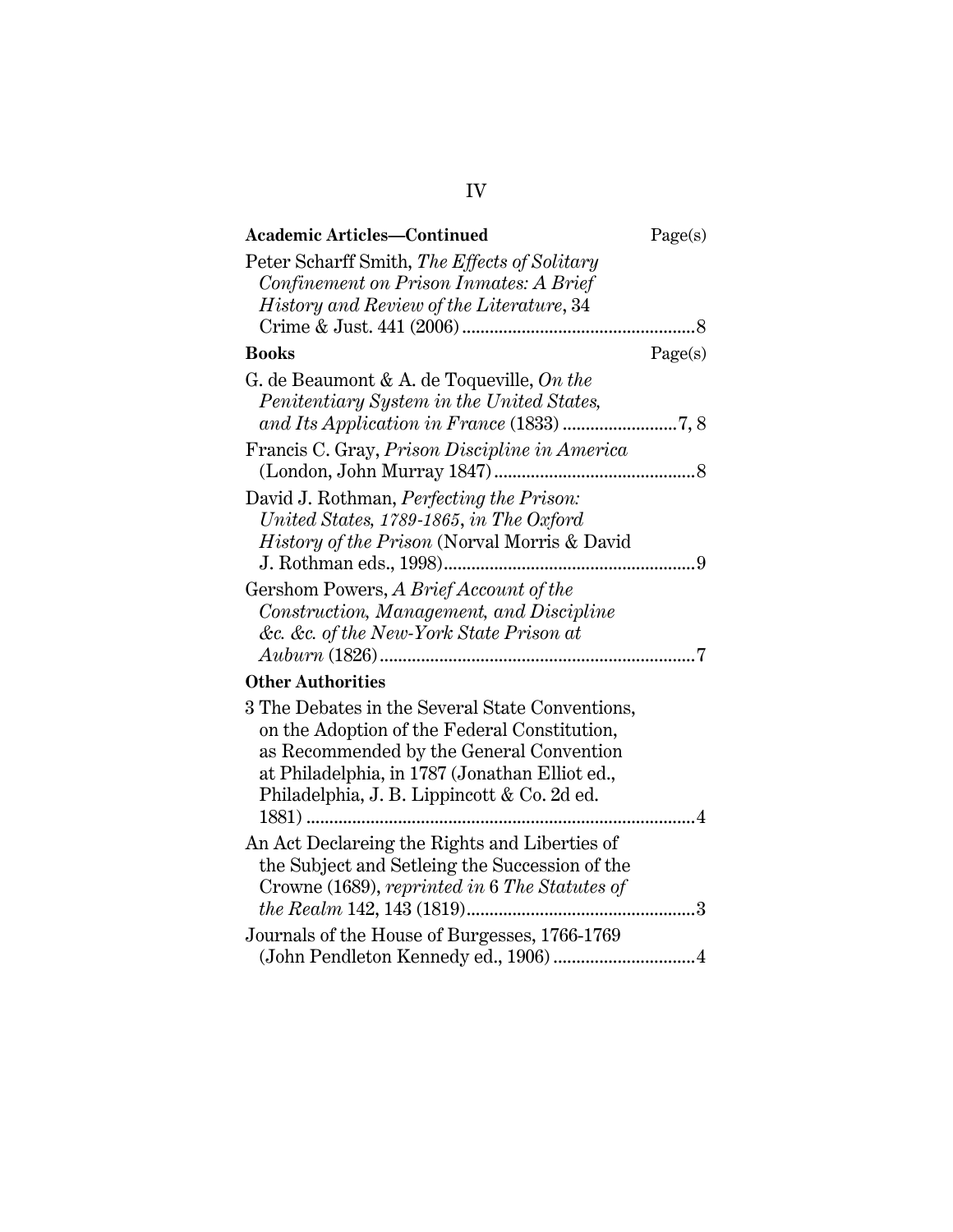#### **INTEREST OF** *AMICUS CURIAE***<sup>1</sup>**

*Amicus curiae* John F. Stinneford is a law professor at the University of Florida Levin College of Law who has written extensively on the history and original meaning of the Eighth Amendment. His published works include: *Is Solitary Confinement a Punishment?*, 115 Nw. U. L. Rev. 9 (2020); *Experimental Punishments*, 95 Notre Dame L. Rev. 39 (2019); *The Original Meaning of 'Cruel'*, 105 Geo. L.J. 441 (2017); and *The Original Meaning of 'Unusual': The Eighth Amendment as a Bar to Cruel Innovation*, 102 Nw. U. L. Rev. 1739 (2008). Parts of this brief have been drawn and adapted from the above-referenced articles. Professor Stinneford submits this brief to provide the Court with historical context regarding both the original public meaning of the Cruel and Unusual Punishments Clause of the Eighth Amendment and the practice of long-term solitary confinement in the United States.

## **INTRODUCTION AND SUMMARY OF ARGUMENT**

This case presents constitutional questions of exceptional importance regarding the permissible limits of long-term solitary confinement under the Eighth and Fourteenth Amendments. This brief is intended to offer historical context for the Court as it considers this appeal.

As a matter of original public meaning, the Eighth Amendment's Cruel and Unusual Punishments Clause

<sup>&</sup>lt;sup>1</sup> No counsel for a party authored this brief in whole or in part, and no party or counsel for a party made a monetary contribution intended to fund the preparation of or submission of this brief. No one other than the *amicus curiae* or his counsel made a monetary contribution to the preparation or submission of this brief. The parties were given timely notice and consented to this filing.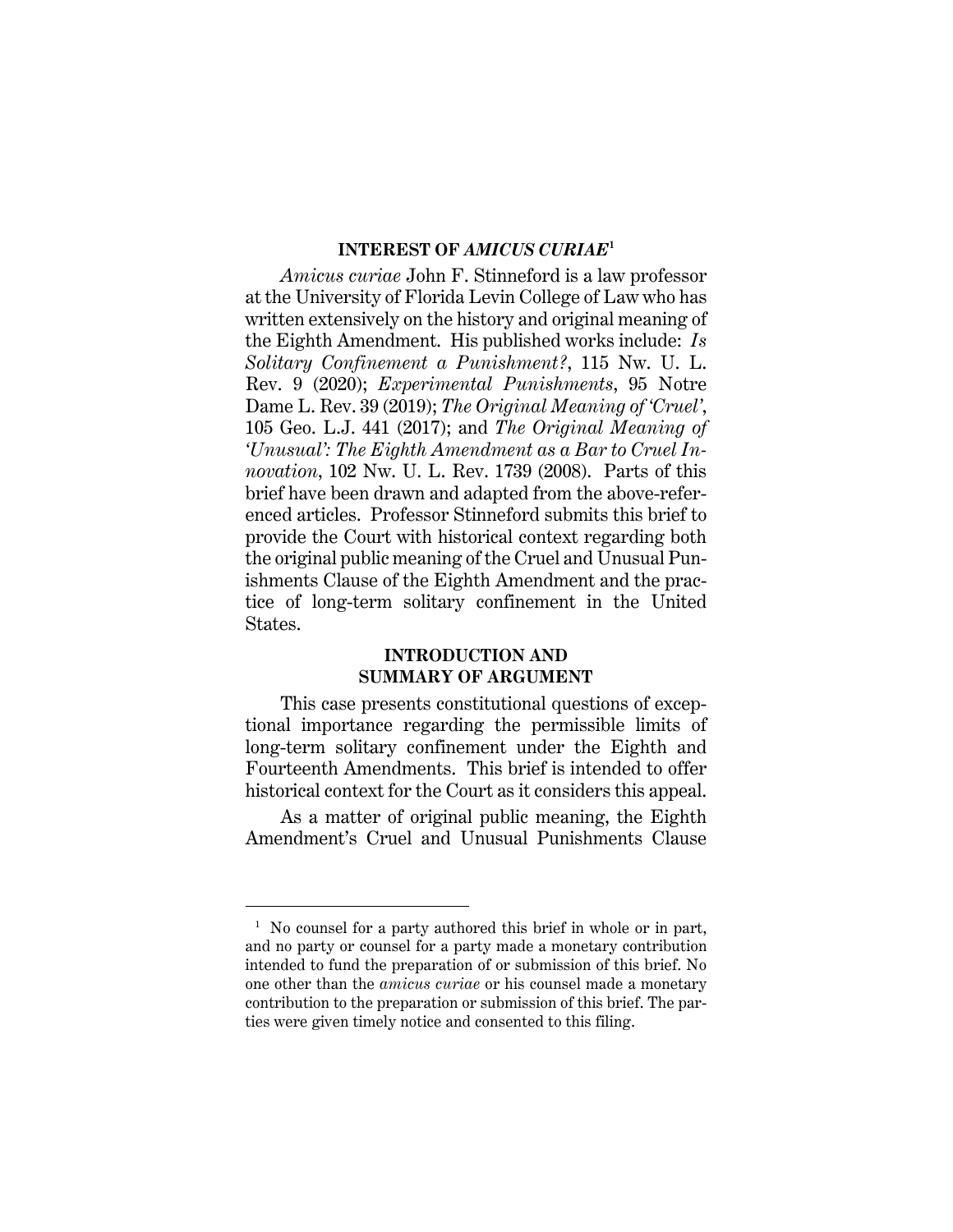was understood to prohibit cruel innovation in punishment. The word "cruel" was originally understood to mean "unjustly harsh" and the word "unusual" was understood to mean "contrary to long usage." Taken as a whole, the Clause was originally understood to prohibit punishments that are unjustly harsh in light of longstanding prior practice, either because they involve an inherently cruel method of punishment (such as torture) or because they are significantly disproportionate to the offender's culpability as measured against longstanding prior practice.

Judged against this original meaning, the twenty-six consecutive years of solitary confinement to which Petitioner Dennis Wayne Hope has been subjected flagrantly violates the Eighth Amendment. History has shown longterm solitary confinement to be a failed experiment that is both "cruel" and "unusual." This practice has not enjoyed anything close to "long usage." It was tried for a few decades in the nineteenth century but was then largely abandoned because it caused a high prevalence of severe harm to prisoners—including insanity, self-mutilation, and suicide. It also never achieved universal reception. It was never used in all American jurisdictions, and for much of its life in the nineteenth century it was confined to Pennsylvania and a small number of other states. Accordingly, the controversial reintroduction of the practice of long-term solitary confinement in the 1980s and 1990s represents the very sort of cruel innovation in punishment that the Cruel and Unusual punishments Clause was originally understood to prohibit.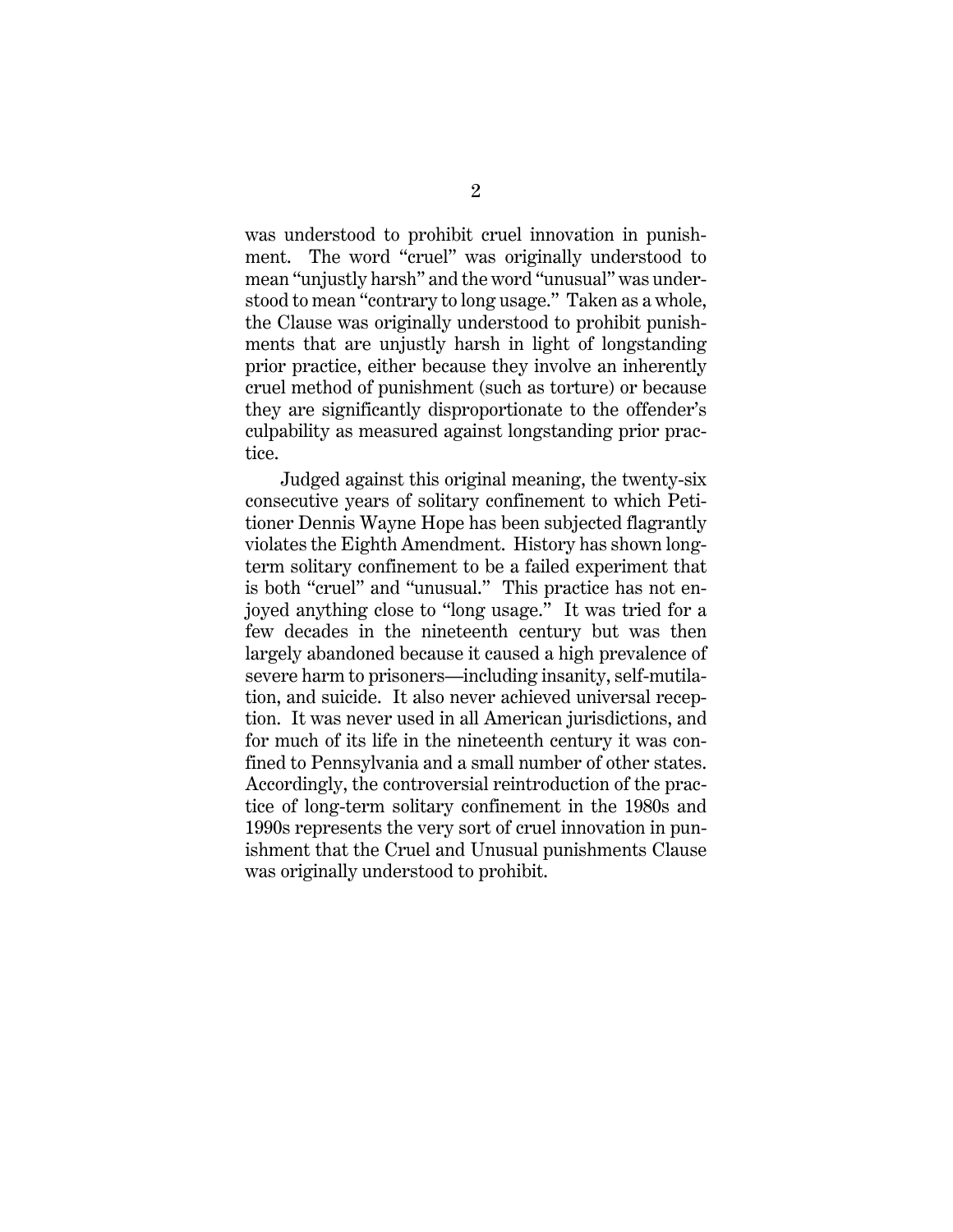#### **ARGUMENT**

**I. History Shows That Long-Term Solitary Confinement Clearly Violates the Eighth Amendment** 

#### **A. Under its Original Public Meaning, the Cruel and Unusual Punishments Clause Prohibits Punishments That are Unjustly Harsh in Light of Longstanding Prior Practice**

The text of the Eighth Amendment—"[e]xcessive bail shall not be required, nor excessive fines imposed, nor cruel and unusual punishments inflicted"—was drawn from the Virginia Declaration of Rights of 1776<sup>2</sup> and the English Bill of Rights of 1689.<sup>3</sup> Under its original meaning, the Cruel and Unusual Punishments Clause prohibits cruel innovations—punishments that are unjustly harsh in light of longstanding prior practice. The Clause is premised on the idea that the longer a punishment is used, and the more universally it is received, the more likely it is to be just, reasonable, and to enjoy the acceptance of the people. Conversely, new punishment practices that are significantly harsher than the baseline established by longstanding prior practice are cruel and unusual because they are unjust in light of the traditional practices they replace or supplement. *See* John F. Stinneford, *The Original Meaning of "Unusual": The Eighth Amendment as a Bar to Cruel Innovation*, 102 Nw. U. L. Rev. 1739, 1746 (2008) [hereinafter Stinneford, *Unusual*].

In the context of the Eighth Amendment, the word "unusual" was a term of art derived from the common law. Although most lawyers today think of the common law as judge-made law, it was traditionally described as the law

 $2 Va$ . Decl. of Rts. § 9 (1776).

<sup>&</sup>lt;sup>3</sup> An Act Declareing the Rights and Liberties of the Subject and Setleing the Succession of the Crowne (1689), *reprinted in* 6 *The Statutes of the Realm* 142, 143 (1819).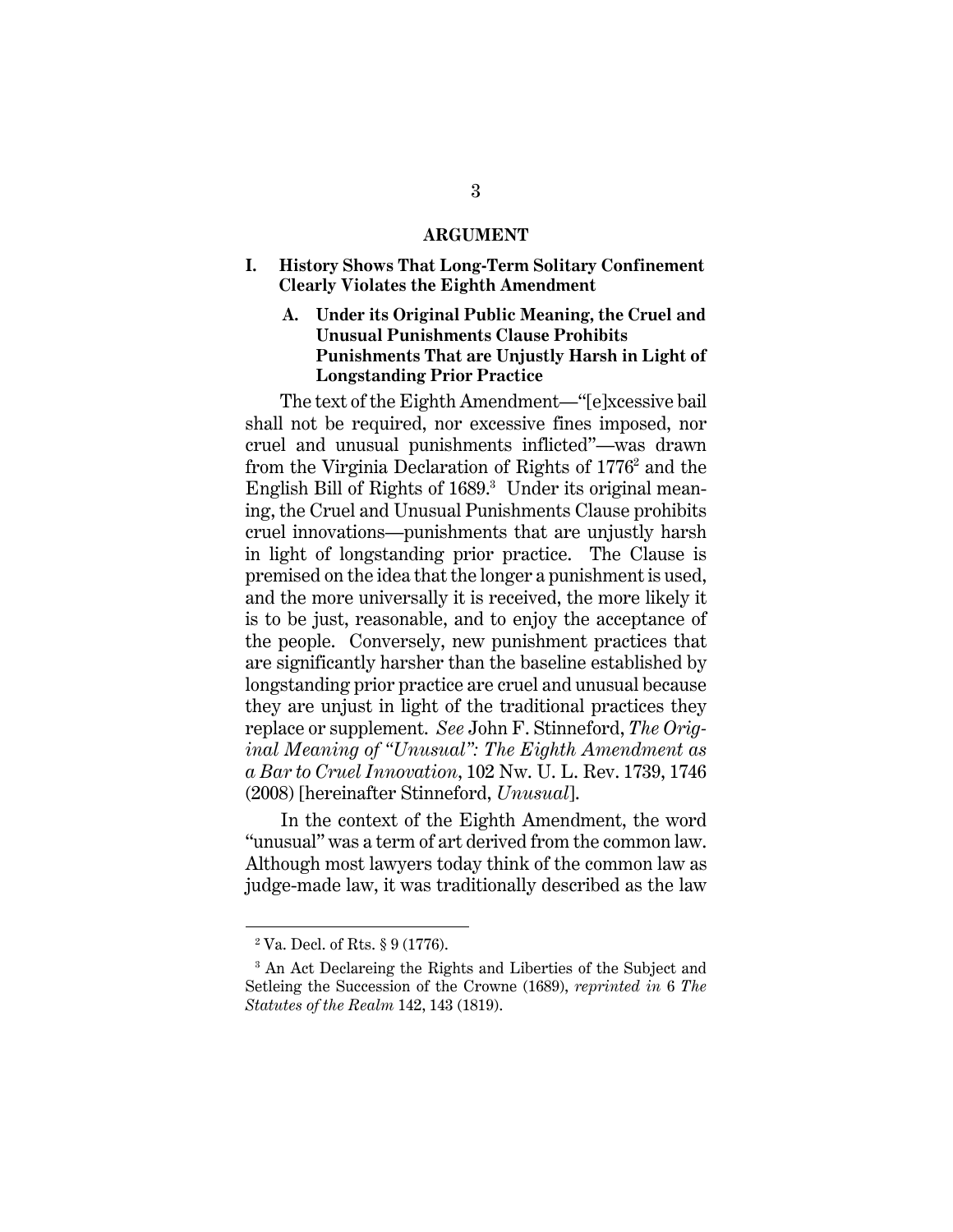of "custom" and "long usage." *See* John F. Stinneford, *The Original Meaning of "Cruel"*, 105 Geo. L.J. 441, 468- 71 (2017) [hereinafter Stinneford, *Cruel*]; Stinneford, Unusual at 1814. The core idea was that a practice or custom could attain the status of law if it was universally received ("used") throughout the jurisdiction for a very long time—for long usage showed that it was just, reasonable, and enjoyed the stable, multi-generational consent of the people.

Conversely, Americans in the late 18th and early 19th centuries described as "unusual" governmental actions that had two qualities: (1) They were new (or revived once traditional practices that had "'fall[en] completely out of usage for a long period of time[.]'" *Bucklew v. Precythe*, 139 S. Ct. 1112, 1123 (2019) (citing and quoting Stinneford, *Unusual*, at 1770-71, 1814); and (2) they undermined common law rights established through long usage. In 1769, for example, the Virginia House of Burgesses described Parliament's attempt to revive a long-defunct statute that would permit the trial of American protesters in England—in derogation of cherished rights to venue and vicinage—as "new, unusual, … unconstitutional and illegal." Journals of the House of Burgesses, 1766-1769, at 215 (John Pendleton Kennedy ed., 1906) (emphasis added). Likewise, in the constitutional ratification debates, Patrick Henry complained that the entire federal government would be "unusual" because Congress would not be required to respect common law rights. 3 The Debates in the Several State Conventions, on the Adoption of the Federal Constitution, as Recommended by the General Convention at Philadelphia in 1787, at 172 (Jonathan Elliot ed., Philadelphia, J. B. Lippincott & Co. 2d ed. 1881) ("Were your health in danger, would you take new medicine? I need not make use of these exclamations: for every member in this committee must be alarmed at making new and unusual experiments in government."). The oft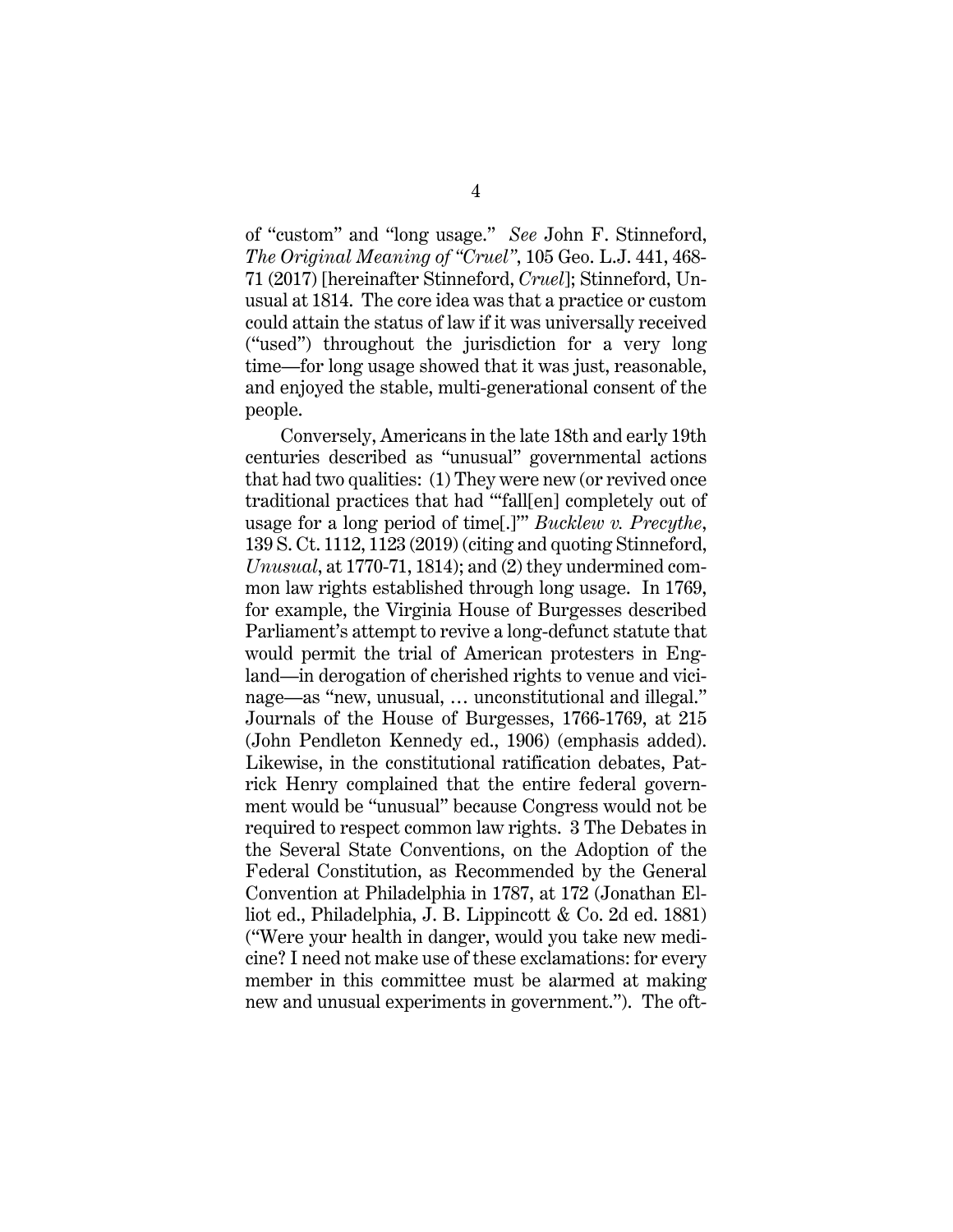repeated Anti-Federalist complaint that the Constitution did not require the government to protect common law rights led directly to the adoption of the Bill of Rights, which enshrined some of those rights—including the right against cruel and unusual punishments—in the constitutional text.

The Eighth Amendment does not prohibit all new punishments, nor does it permit all old ones. Under the original public meaning of the Cruel and Unusual Punishments Clause, a new punishment practice that is not significantly harsher than the traditional practices it replaces is not cruel and unusual. John F. Stinneford, *Experimental Punishments*, 95 Notre Dame L. Rev. 39, 42 (2019) [hereinafter Stinneford, *Experimental Punishments*]. Similarly, a once traditional punishment practice that falls out of usage for multiple generations is no longer "usual" because it has not withstood the test of time. *See Bucklew*, 139 S. Ct. at 1123-24 (quoting Stinneford, *Unusual* at 1770-71, 1814) (discussing original meaning of "cruel and unusual" and noting that "unusual" government actions included those that have "fall[en] completely out of usage for a long period of time"); *see also* John F. Stinneford, *Death, Desuetude, and Original Meaning*, 56 Wm. & Mary L. Rev. 531, 538 (2014) ("If a once traditional punishment falls out of usage long enough to show a stable, multigenerational consensus against it, this punishment may appropriately be called cruel and unusual."). If such a punishment is later revived, it is a new punishment and is to be judged against the tradition as it has survived to today.

With respect to new punishment practices, usage over time reveals two types of information that may not be apparent at the time the punishment is adopted. First, it shows how society responds to the punishment over time. Some punishments achieve universal reception and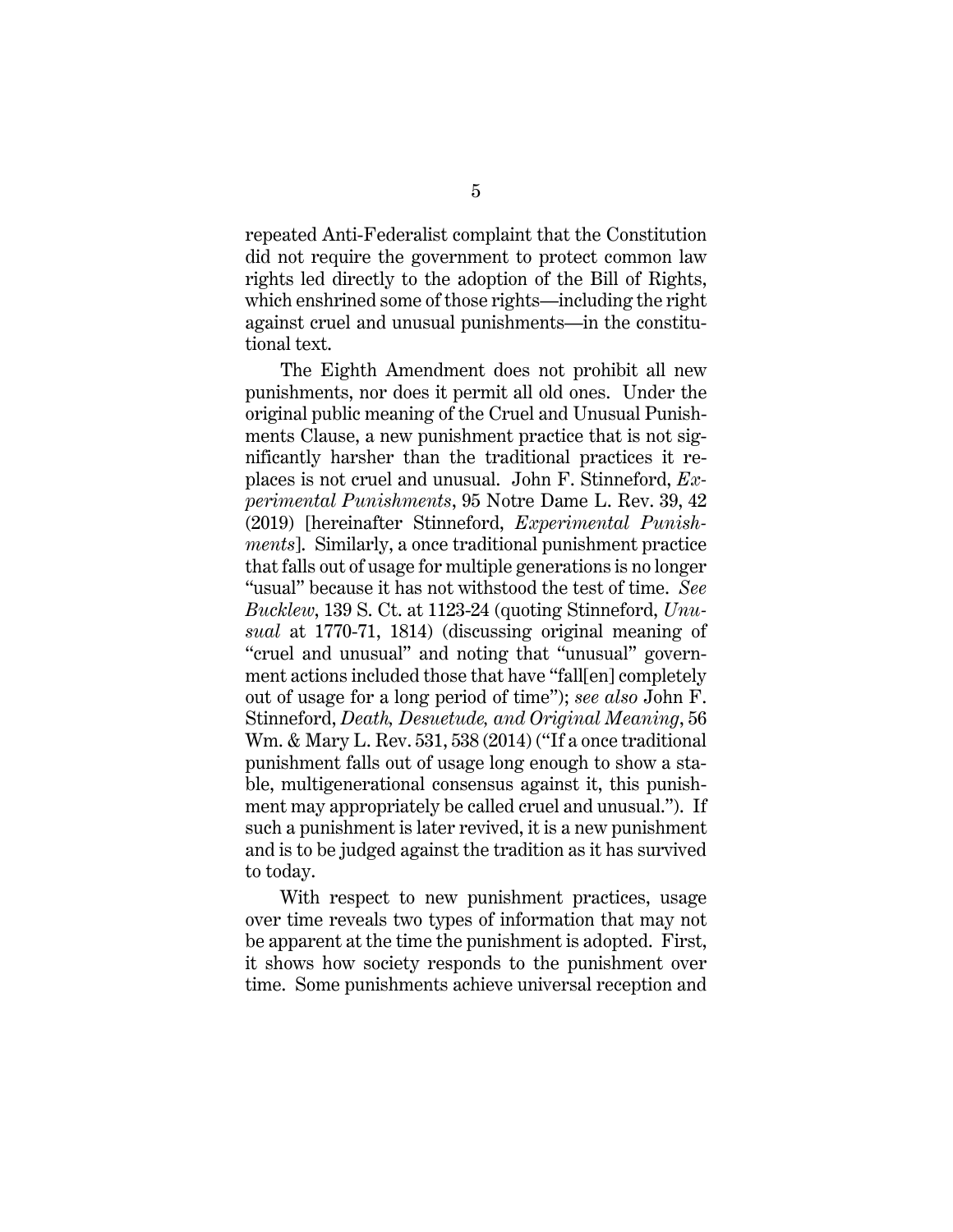maintain this status over a period of numerous generations; others do not. Second, usage over time reveals characteristics of the punishment that may not be obvious at the time of adoption—particularly, the harshness of the suffering the punishment inflicts relative to the harshness of the traditional punishments it replaced. Stinneford, *Experimental Punishments* at 45.

### **B. The History of Long-Term Solitary Confinement Demonstrates That the Practice is Both "Unusual" and "Cruel" Within the Original Meaning of the Eighth Amendment**

Solitary confinement has never become a "usual" punishment. Rather, it is a failed experiment that enjoyed a vogue for several decades in the nineteenth century before being largely abandoned due to its cruel effects. It survived at the very margins of American penal practice before being revived with the rise of "supermax" prisons in the late twentieth century. After a short period of renewed experimentation, we have learned once again of its extraordinarily cruel effects on prisoners' mental and physical health.

The first prisons were built in the 1790s. *See* Ashley T. Rubin & Keramet Reiter, *Continuity in the Face of Penal Innovation: Revisiting the History of American Solitary Confinement*, 43 L. & Soc. Inquiry 1604, 1612 (2018) [hereinafter Rubin & Reiter, *Continuity*]. Initially, solitary confinement was not a dominant feature of incarceration. Over time, however, prison reformers started turning toward the idea of solitary confinement for large numbers of prisoners on the theory that the practice might foster rehabilitation and help ensure order in prison.

Over the course of the nineteenth century, the prison achieved universal reception as previously dominant cor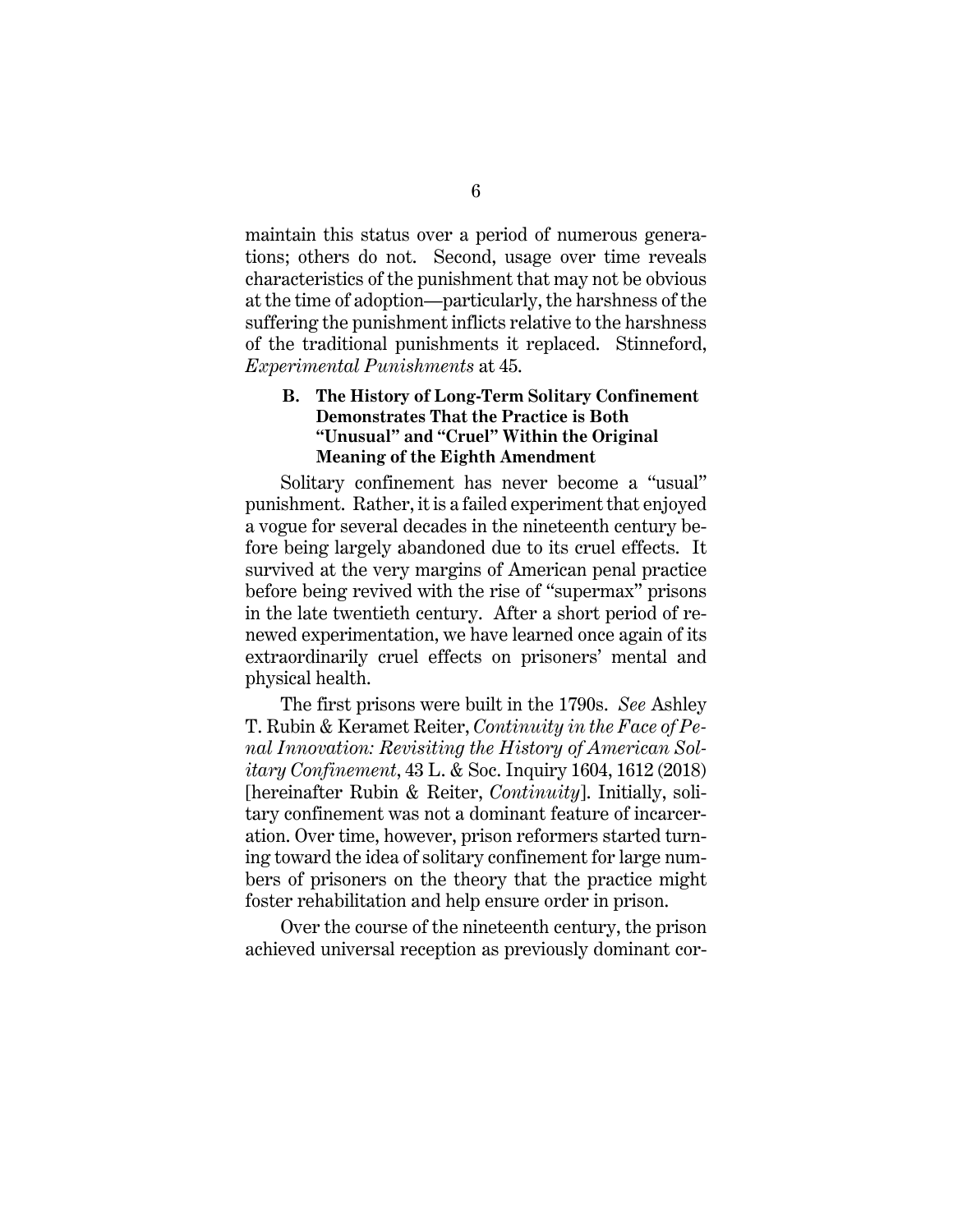poral and shaming punishments fell away. Solitary confinement, on the other hand, enjoyed a brief vogue and was then rejected because of its cruel effects.

In 1821, New York engaged in a major experiment in systematic long-term solitary confinement at its Auburn State Prison. The state legislature passed an act authorizing prison inspectors to "select a class of convicts to be composed of the oldest and most heinous offenders, and to confine them constantly in solitary cells" in the hope that these offenders would be reformed. Gershom Powers, *A Brief Account of the Construction, Management, and Discipline &c. &c. of the New-York State Prison at Auburn* 32 (1826) [Powers, *Account*]. The result of this experiment was devastating. In their famous study of the American penitentiary system, Beaumont and Tocqueville described the Auburn experiment as follows:

This trial, from which so happy a result had been anticipated, was fatal to the greater part of the convicts: in order to reform them, they had been submitted to complete isolation; but this absolute solitude, if nothing interrupt[s] it, is beyond the strength of man; it destroys the criminal without intermission and without pity; it does not reform, it kills.

The unfortunates, on whom this experiment was made, fell into a state of depression, so manifest, that their keepers were struck with it; their lives seemed in danger, if they remained longer in this situation; five of them, had already succumbed during a single year; their moral state was not less alarming; one of them had become insane; another, in a fit of despair, had embraced the opportunity when the keeper brought him something, to precipitate himself from his cell, running the almost certain chance of a mortal fall.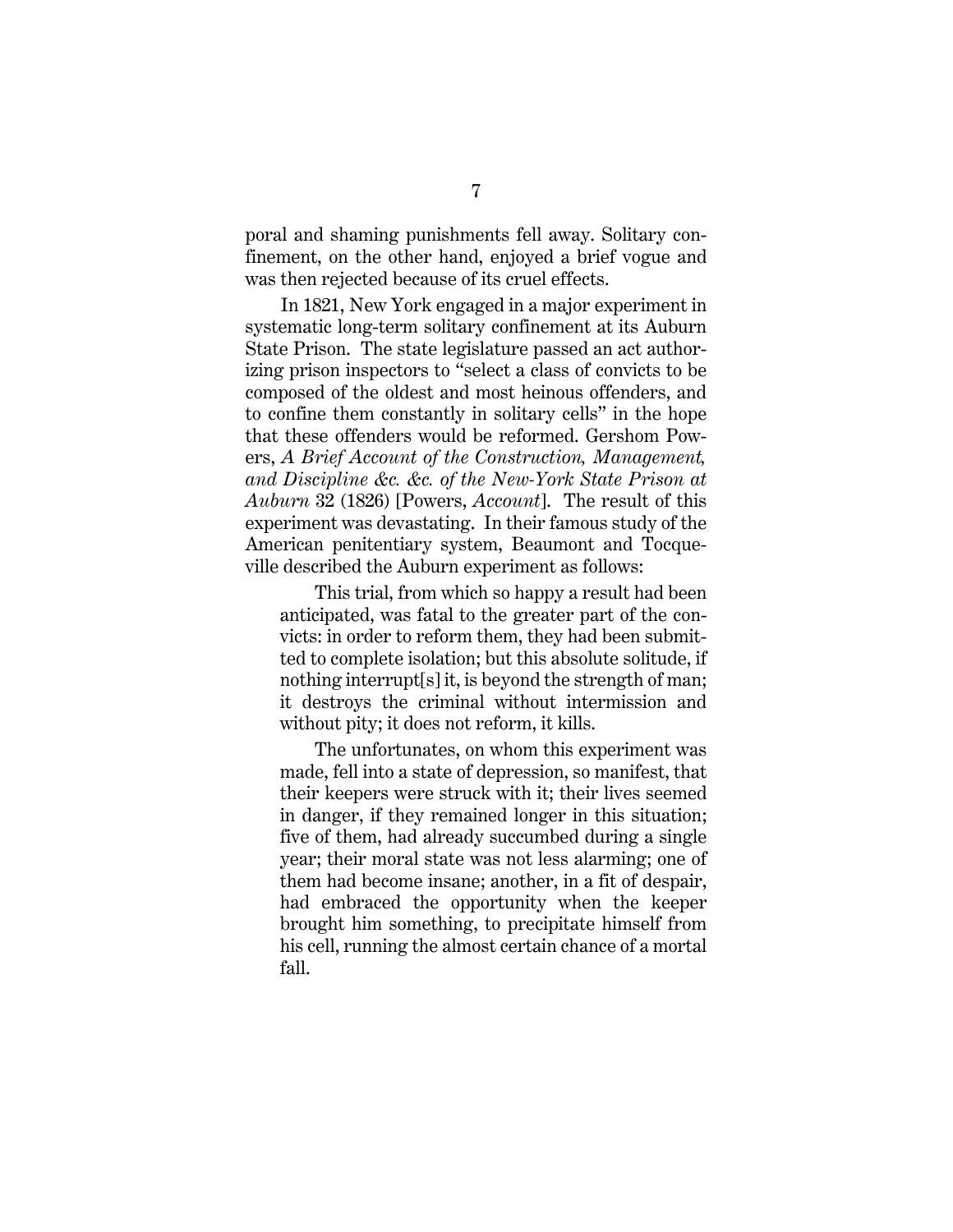G. de Beaumont & A. de Toqueville, *On the Penitentiary System in the United States, and Its Application in France* 5 (1833) (citations omitted); *see also* Powers, *Account*, at 36 ("[O]ne [prisoner was] so desperate, that he sprang from his cell, when his door was opened, and threw himself from the fourth gallery, upon the pavement . . . . Another beat and mangled his head against the walls of his cell, until he destroyed one of his eyes."). The results of this initial experiment were so dire that New York dropped it after less than two years and gave most of the prisoners pardons. *Id.*

Problems similar to those that occurred at Auburn arose several years later in the Pennsylvania prison system, which had also attempted total isolation of prisoners. Rubin & Reiter, *Continuity*, at 1614-17. Prisoners quickly fell into poor health and had to be released from their cells. *Id.* By the late 1830s, reports started surfacing that the system was causing "hallucinating prisoners, 'dementia,' and 'monomania.'" Peter Scharff Smith, *The Effects of Solitary Confinement on Prison Inmates: A Brief History and Review of the Literature*, 34 Crime & Just. 441, 457 (2006) [hereinafter Smith, *Effects*]. In 1847, Francis C. Gray compared an Auburn-model prison in Charlestown to the Eastern State Penitentiary at Cherry Hill, and noted that both death and insanity rates at Cherry Hill far outstripped those seen at Charlestown. *See* Francis C. Gray, *Prison Discipline in America* 106, 109-10 (London, John Murray 1847). He concluded that "it appears that the system of constant separation [according to the Pennsylvania plan] … even when administered with the utmost humanity, produces so many cases of insanity and of death as to indicate most clearly, that its general tendency is to enfeeble the body and the mind[.]" *Id*. at 181.

Other states that instituted long-term solitary confinement experienced problems similar to those described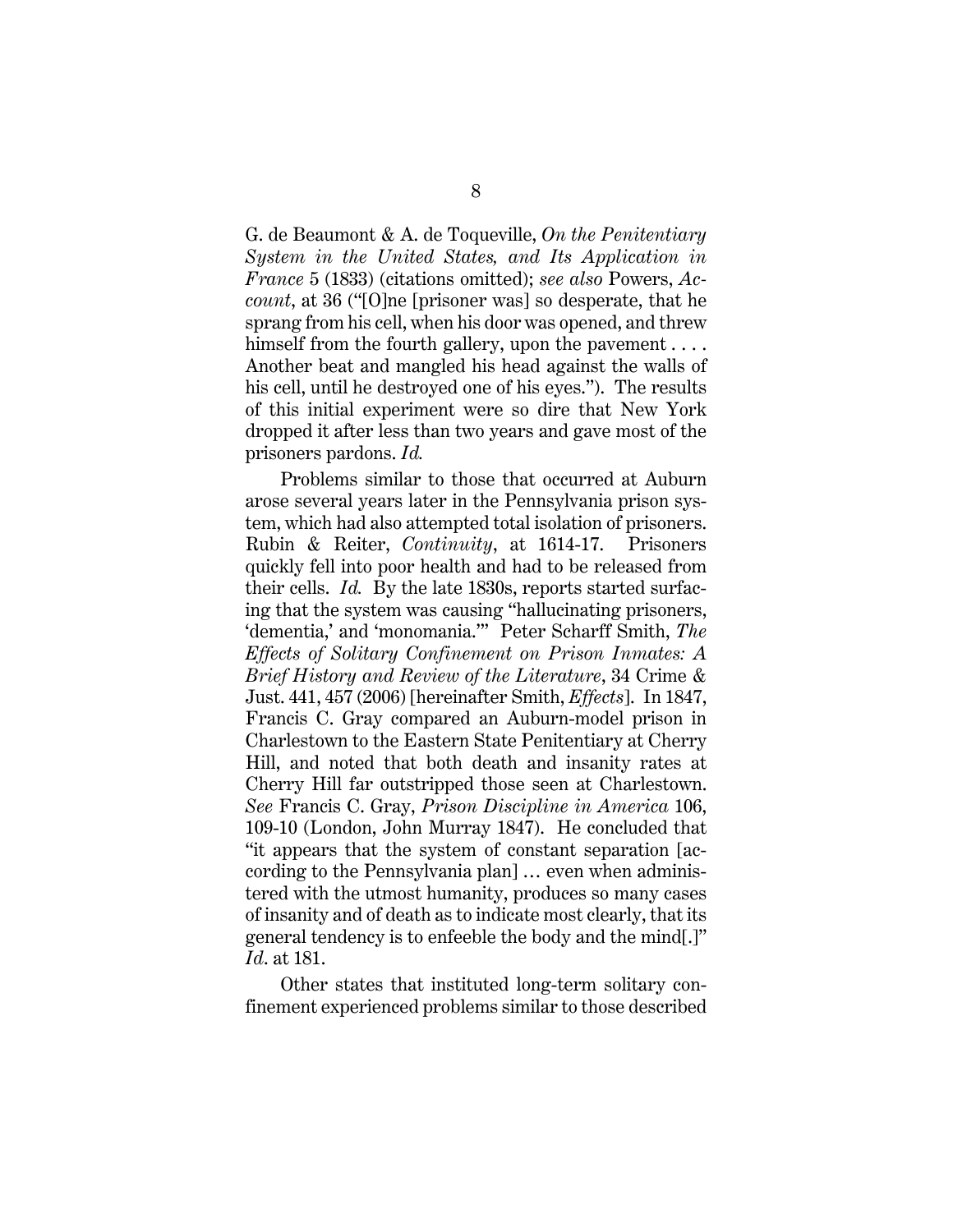above. For example, the physician for the New Jersey Penitentiary, which initially followed the Pennsylvania model, reported that total isolation led to "'many cases of insanity.'" Smith, *Effects*, at 459 (quoting *Eighteenth Report*, *in* 2 *Reports of the Prison Discipline Society, Boston* 300 (Boston, T. R. Marvin 1855)).

By the 1860s, the tide had turned against long-term solitary confinement. Penologists rejected the idea that either isolation or silence could assist in the reform of prisoners. *See* David J. Rothman, *Perfecting the Prison: United States, 1789-1865*, *in The Oxford History of the Prison* 100, 112-113 (Norval Morris & David J. Rothman eds., 1998); Smith, *Effects*, at 465. Rather, such practices were seen as pointless exercises that significantly harmed the well-being of prisoners for no good reason. Thus, "[t]he founding nation of the modern prison systems—the United States—was among the first to abandon largescale solitary confinement." Smith, *Effects*, at 465; *see also* Craig Haney & Mona Lynch, *Regulating Prisons of the Future: A Psychological Analysis of Supermax and Solitary Confinement*, 23 N.Y.U. Rev. L. & Soc. Change 477, 487 (1997) [hereinafter Haney & Lynch, *Regulating*] (noting that by the early twentieth century, the use of long-term solitary confinement "in actual practice … had largely ended"). "[B]y the turn of the nineteenth century, the experiment with widespread use of solitary appeared to be over." Alexander A. Reinert, *Solitary Troubles*, 93 Notre Dame L. Rev. 927, 939 (2018).

The history of the practice of long-term solitary confinement in the United States demonstrates that it is not a "usual" method of punishment within the original meaning of the Eighth Amendment but instead is cruel and unusual. *See* Stinneford, *Experimental Punishments* at 44- 46; John F. Stinneford, *Is Solitary Confinement a Punishment?*, 115 Nw. U. L. Rev. 9 (2020); *see also, e.g.*, Merin Cherian, Note, *Cruel, Unusual, and Unconstitutional:*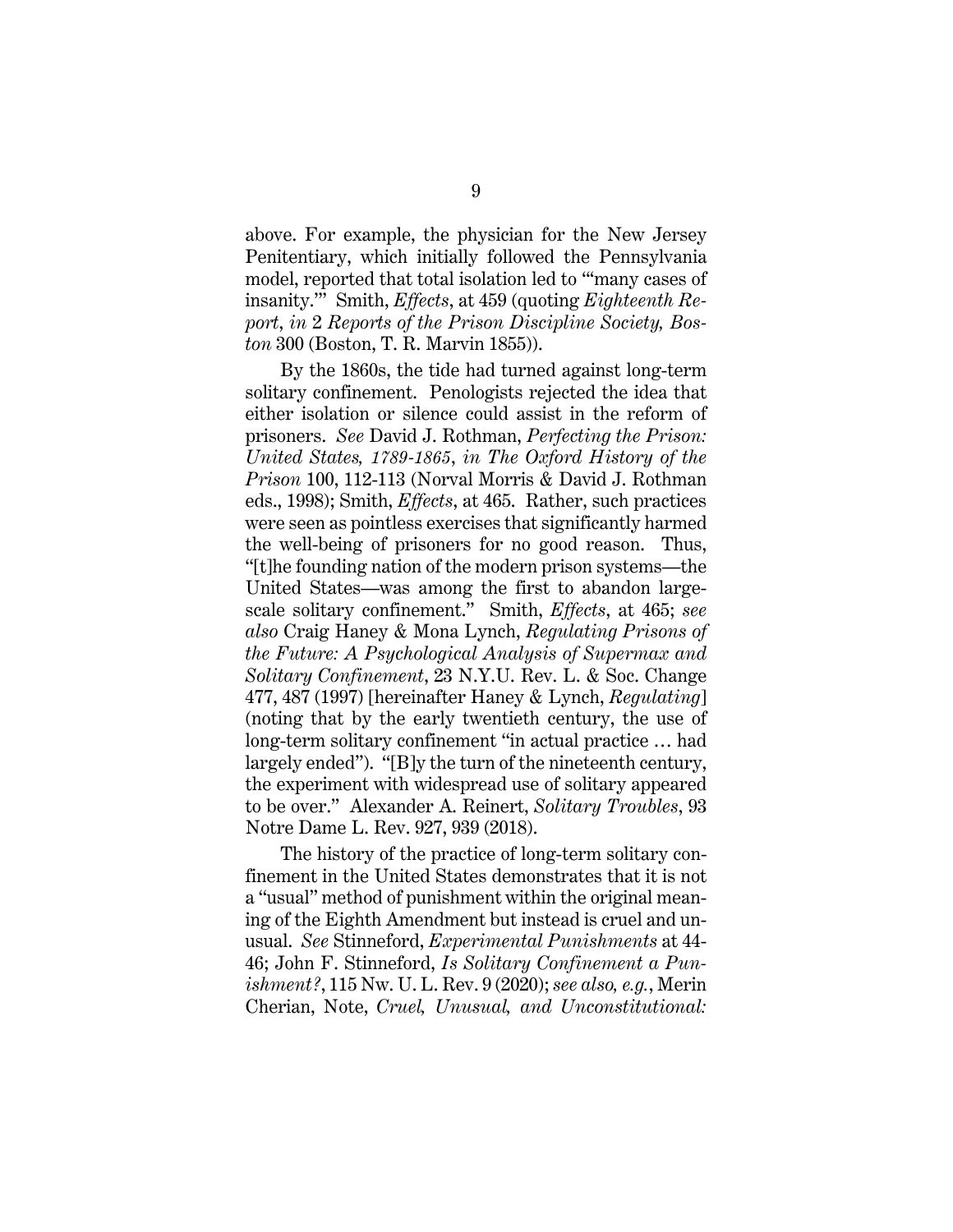*An Originalist Argument for Ending Long-Term Solitary Confinement*, 56 Am. Crim. L. Rev. 1759, 1774-78 (2019).

To begin, solitary confinement is unequivocally *punishment*. In 1890, the Court held in *In re Medley*, 134 U.S. 160, that the transfer of a condemned offender from a county jail to solitary confinement in a penitentiary prior to execution was a new punishment for constitutional purposes, for two reasons: solitary confinement was historically used as a heightened form of punishment, and it inflicts substantial suffering beyond what is normally imposed by a prison sentence. 134 U.S. at 167-70. The fact that the government's purpose in imposing solitary confinement on Medley was regulatory rather than penal was irrelevant to the Court's analysis.

Solitary confinement is also an *unusual* punishment. As discussed above, a punishment can only be considered "usual"—that is, firmly part of the constitutional tradition—if it enjoys universal, public reception over a very long period of time. Although the period of time necessary to establish a punishment as "usual" cannot be defined with precision, a few decades of scattered acceptance cannot satisfy the historical standard. Today, long-term solitary confinement has not enjoyed anything close to "long usage." It was tried for several decades in the nineteenth century but was then largely abandoned because its effects were too harsh. *See id.* at 168 (noting that by 1860, solitary confinement had been found "too severe" for the American penal system); David M. Shapiro, *Solitary Confinement in the Young Republic*, 133 Harv. L. Rev. 542, 576 (2019). It was never used in all American jurisdictions, and for much of its life in the nineteenth century it was confined to Pennsylvania and a small number of other states. Accordingly, it never achieved universal reception, and the reception it did receive lasted well under one hundred years.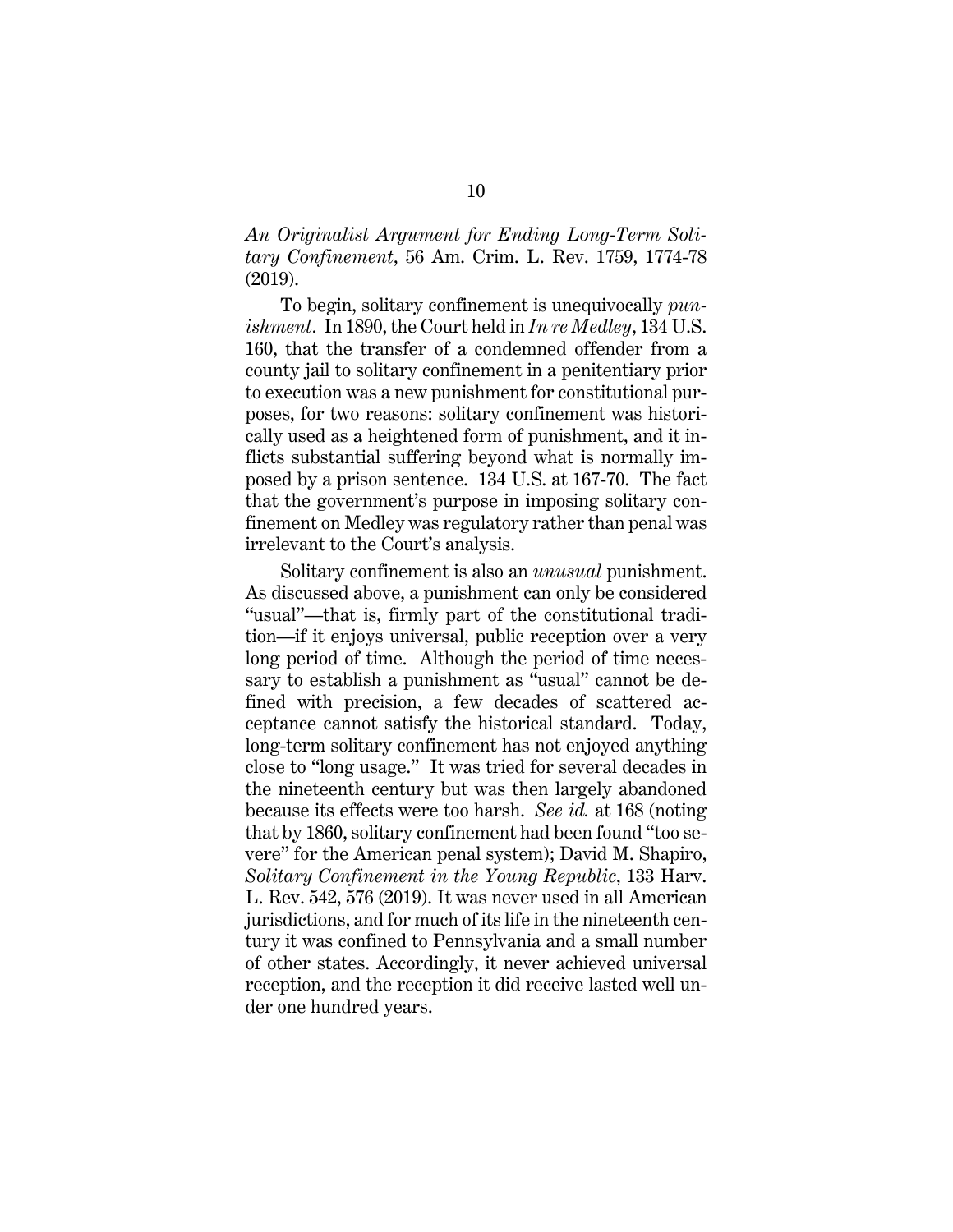Finally, long-term solitary confinement is a cruel and unusual punishment because its effects are extremely harsh in comparison to traditional punishment practices. This is clear not only from the nineteenth century historical record, but also from current studies of its effects. Numerous studies performed over the past forty years show that the harmful effects of solitary confinement are extreme, not just as an absolute matter, but also in comparison to the effects of imprisonment generally. *See*  Stinneford, *Experimental Punishments* at 79-84*.* These effects include extreme forms of psychopathology, suicidal thoughts, hallucinations, perceptual distortions, violent fantasies, talking to oneself, overall deterioration, mood swings, emotional flatness, chronic depression, social withdrawal, confused thought processes, oversensitivity to stimuli, irrational anger, and ruminations. *Id.* at 78- 79 & nn.306-11.

Having essentially fallen out of use prior to its controversial reintroduction in the late twentieth century, the current practice of long-term solitary confinement represents an unjustly severe departure from traditional punishment practices. The long-term solitary confinement to which Hope has been subjected clearly violates the original public meaning of the Cruel and Unusual Punishments Clause.